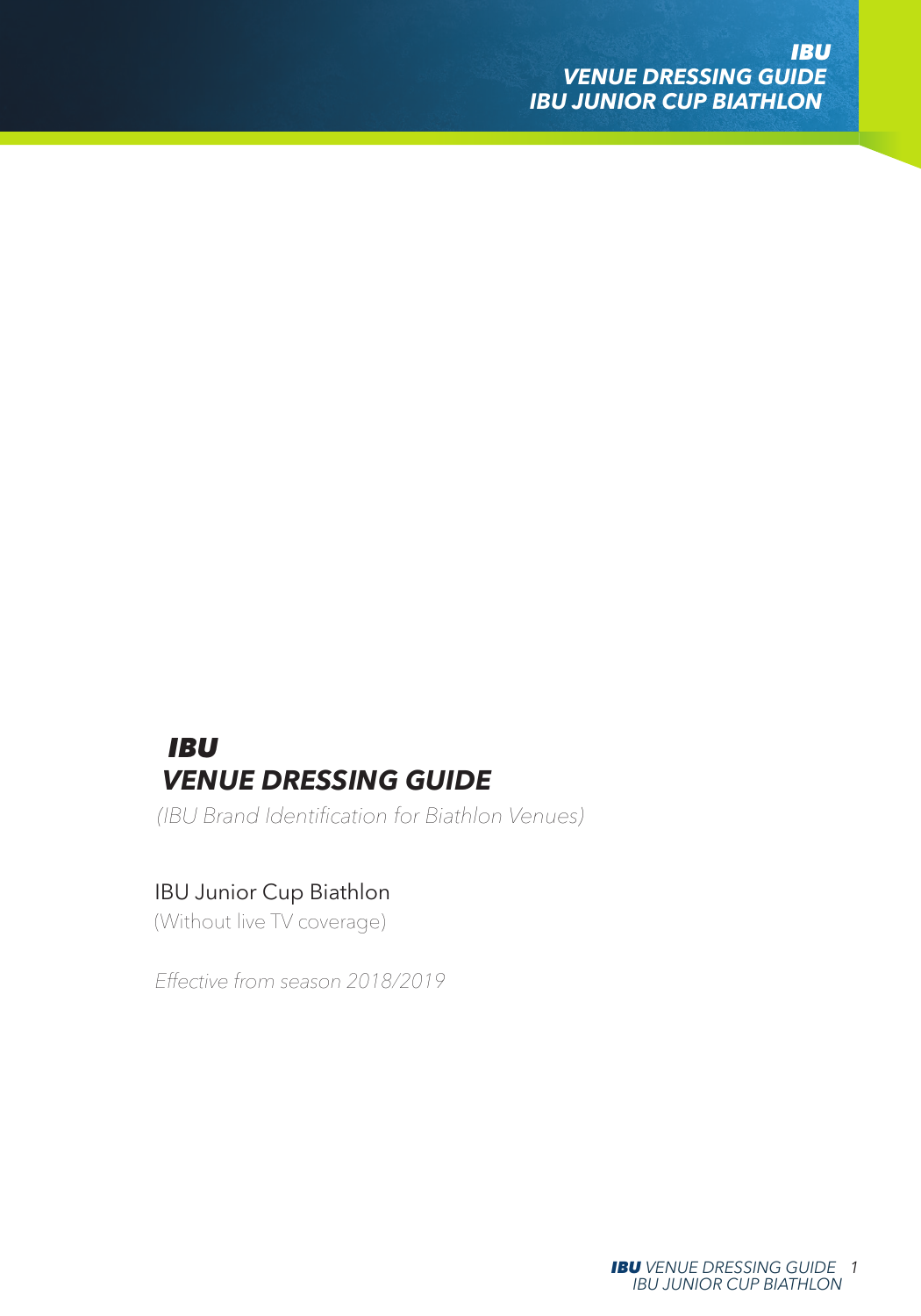# *PREAMBLE*

### **The new IBU Branding**

IBU, the International Biathlon Union, is the umbrella federation of all international stake holders in biathlon. Over the years it has developed biathlon into a portfolio of exciting competition series, with millions of viewers following on all media and thousands of fans watching at the course.

As hard as the fight on the course and on the shooting stands are - national federations, organizing committees, athletes, team members and fans are: The Biathlon Family.

Together they have made IBU biathlon one of the most attractive brands in the field of winter sports on what is a very tight winter sports schedule.

At the 12th IBU Congress 2016 in Moldova, the IBU introduced the new IBU branding. They subsequently announced in 2016 that the IBU branding will become mandatory for Organizing Committees starting from 2017/2018.

Detailed steps for the implementation process were discussed at the 2017 OC meeting. This Guide aims to identify the detailed steps from the 2017/2018 season onwards, and forms part of the Event Hosting Declaration for each hosted IBU event.

### **Venue Dressing**

The purpose of having a uniform appearance and the corresponding designs and logos in the field of play is to strengthen and raise the recognition and value of biathlon as a sport and of all the parties involved in the different series and events organized and hosted on behalf of the International Biathlon Union (IBU).

A consistent venue dressing will ensure that the appearance of the event remains highly professional when broadcast around the world.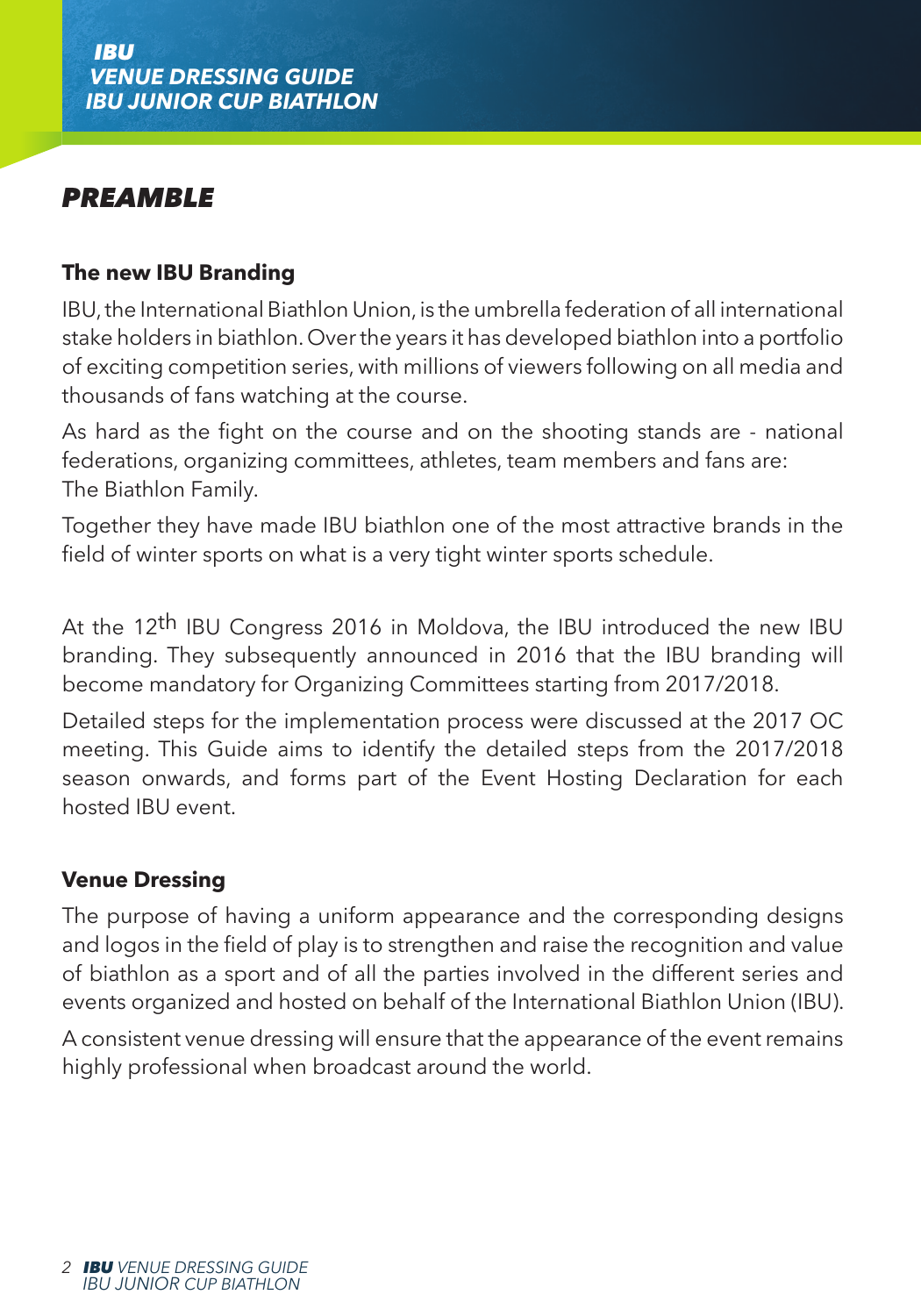## **1. DESIGN LEVEL FOR VENUE DRESSING**

The venue dressing at each venue is divided up into three (3) different levels:

1st level: Banner right behind sponsors - very generic to avoid any visual disruption of the sponsor design (according to specifications of IBU and its advertising partner Infront Austria).

2nd level: The IBU brand design combined with the Local Organisation Committee ("LOC") venue colour (according to specifications of IBU and its advertising partner Infront Austria).

Other areas: IBU brand design combined with the LOC venue colour and individual elements (according to specifications of IBU and its advertising partner Infront Austria).

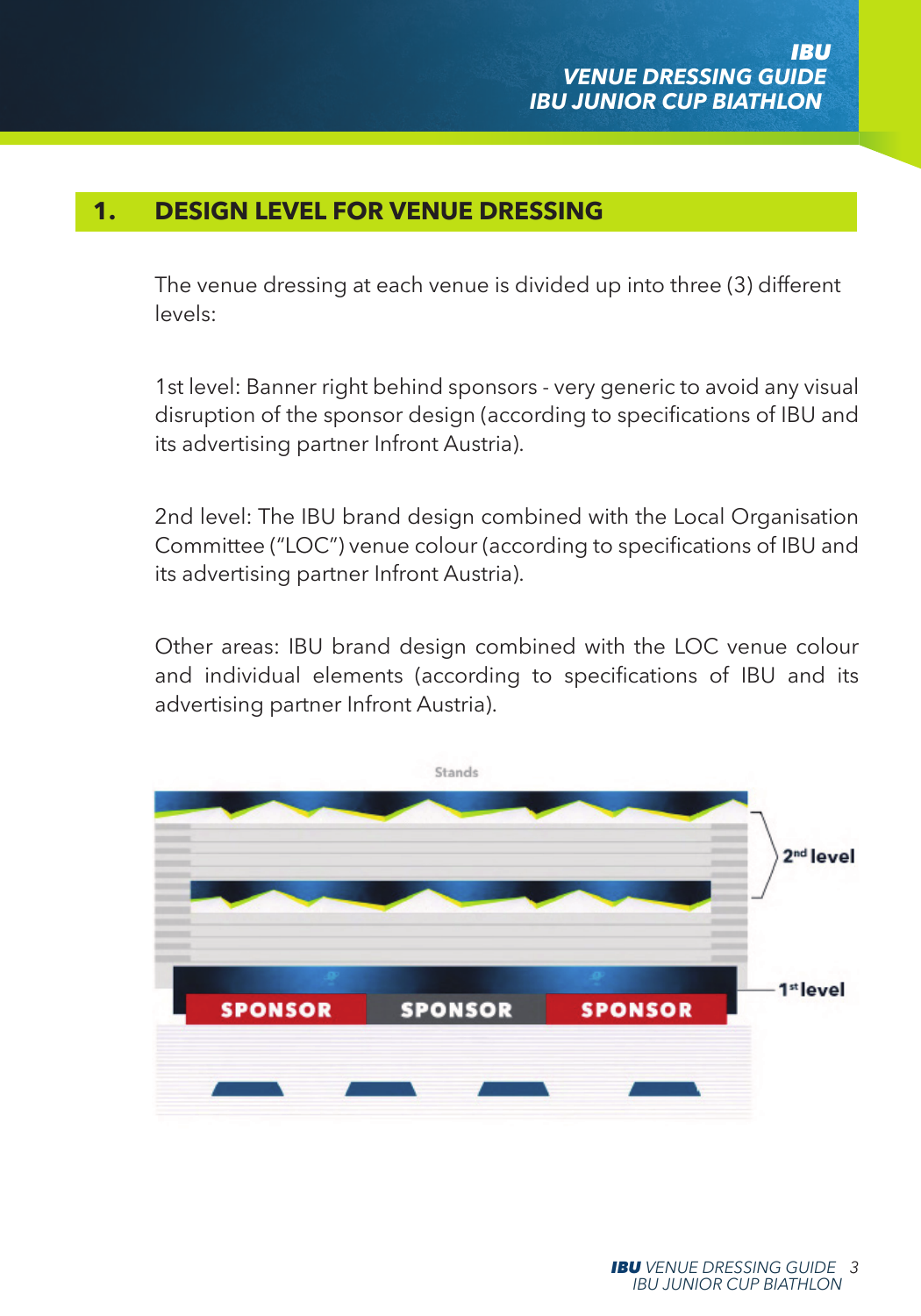### **2. PRODUCTION PROCESS AND APPROVAL OF DESIGNS**

The process of design approval and subsequent printing must always fulfil the conditions stipulated in this document and comply with the IBU Rules for Advertising and the IBU Event & Competition Rules, and must include the following steps (unless agreed otherwise between the involved parties):

- Layout approval from IBU and Infront Austria
- Each LOC is responsible for production and setup of the respective branding material themselves

### **3. MANDATORY IMPLEMENTATION FROM SEASON 2017/2018 ONWARDS**

A good venue dressing is based on the corporate design of the respective international federation (e.g. IBU) and is consistent, unique and strict. It offers space for individualization within a uniform typography, colourcode, use of logo, design elements and mandatory guidelines for all parties involved.

Besides the implementation of the composite logo and printing material introduced for season 2016/2017 (see 2016 style guide) every Biathlon IBU Junior Cup LOC is committed to implementing the following two (2) branding elements starting with their first IBU Junior Cup season from season 2017/2018 onwards:

- IBU Junior Cup signage
- Back wall for the flower ceremony (This applies for all IBU Junior Cups Biathlon without live TV coverage)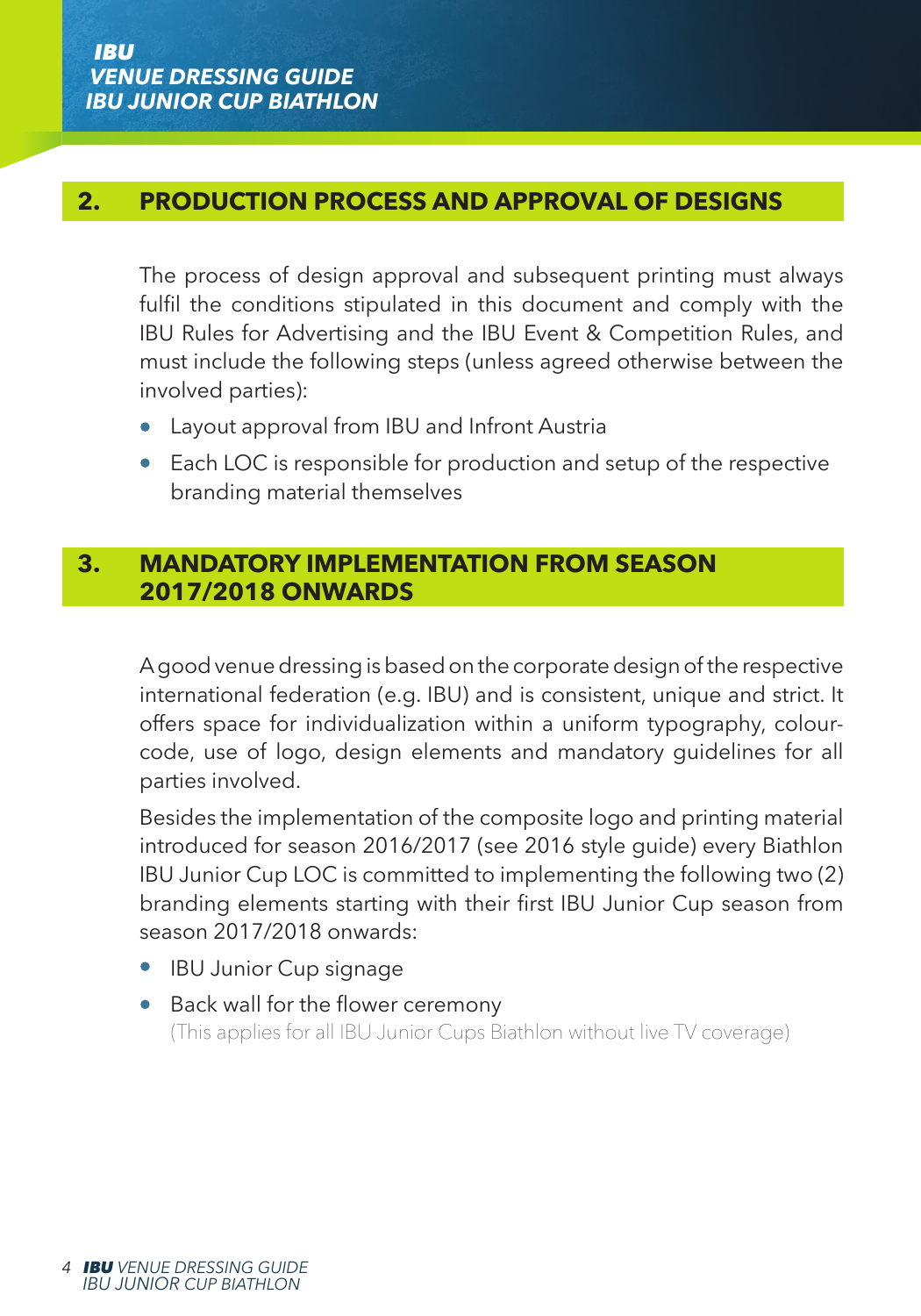#### **3.1 IBU Junior Cup signage**

The signage at the venue needs to correspond with the current IBU design. Please refer to section 2. above (i.e. "Production process and approval of designs)



#### **3.2 Back wall for the flower ceremony**

LOCs are responsible for providing a back wall for the flower ceremony. Infront Austria will provide the layout and it will integrate the current IBU design.

| イオリ            | <b>N.N. IBU JUNIOR CUP BIATHLON</b> |                |              |                | 7. L           |
|----------------|-------------------------------------|----------------|--------------|----------------|----------------|
| 1.31           | <b>RESORT</b>                       |                |              |                | <b>JBU</b>     |
| $\infty$       | <b>TITLE</b>                        | CC             | <b>TITLE</b> | OC.            | <b>TITLE</b>   |
| SPONSOR        | SPONSOR                             | SPONSOR        | SPONSOR      | SPONSOR        | SPONSOR        |
| TITLE.         | $\infty$                            | TITLE.         | $\infty$     | TITLE.         | $\infty$       |
| <b>SPONSOR</b> | <b>SPONSOR</b>                      | <b>SPONSOR</b> | SPONSOR      | <b>SPONSOR</b> | SPONSOR        |
| $\infty$       | <b>TITLE</b>                        | $\alpha$       | <b>TITLE</b> | OC             | <b>TITLE</b>   |
| SPONSOR        | SPONSOR                             | SPONSOR        | SPONSOR      | SPONSOR        | <b>SPONSOR</b> |
| CC             | $\infty$                            | CC             | $\infty$     | CC             | $\infty$       |
| SPONSOR        | SPONSOR                             | SPONSOR        | SPONSOR      | SPONSOR        | <b>SPONSOR</b> |
| OC             | $\infty$                            | $\alpha$       | $\infty$     | OC             | $\infty$       |
| SPONSOR        | SPONSOR                             | SPONSOR        | SPONSOR      | SPONSOR        | SPONSOR        |
| $\alpha$       | $\infty$                            | $\infty$       | $\infty$     | $\alpha$       | $\infty$       |
| SPONSOR        | SPONSOR                             | SPONSOR        | SPONSOR      | SPONSOR        | SPONSOR        |
| $\infty$       | $\infty$                            | $\alpha$       | $\alpha$     | OC             | $\infty$       |
| SPONSOR        | <b>SPONSOR</b>                      | SPONSOR        | SPONSOR      | SPONSOR        | <b>SPONSOR</b> |
|                |                                     |                |              |                |                |